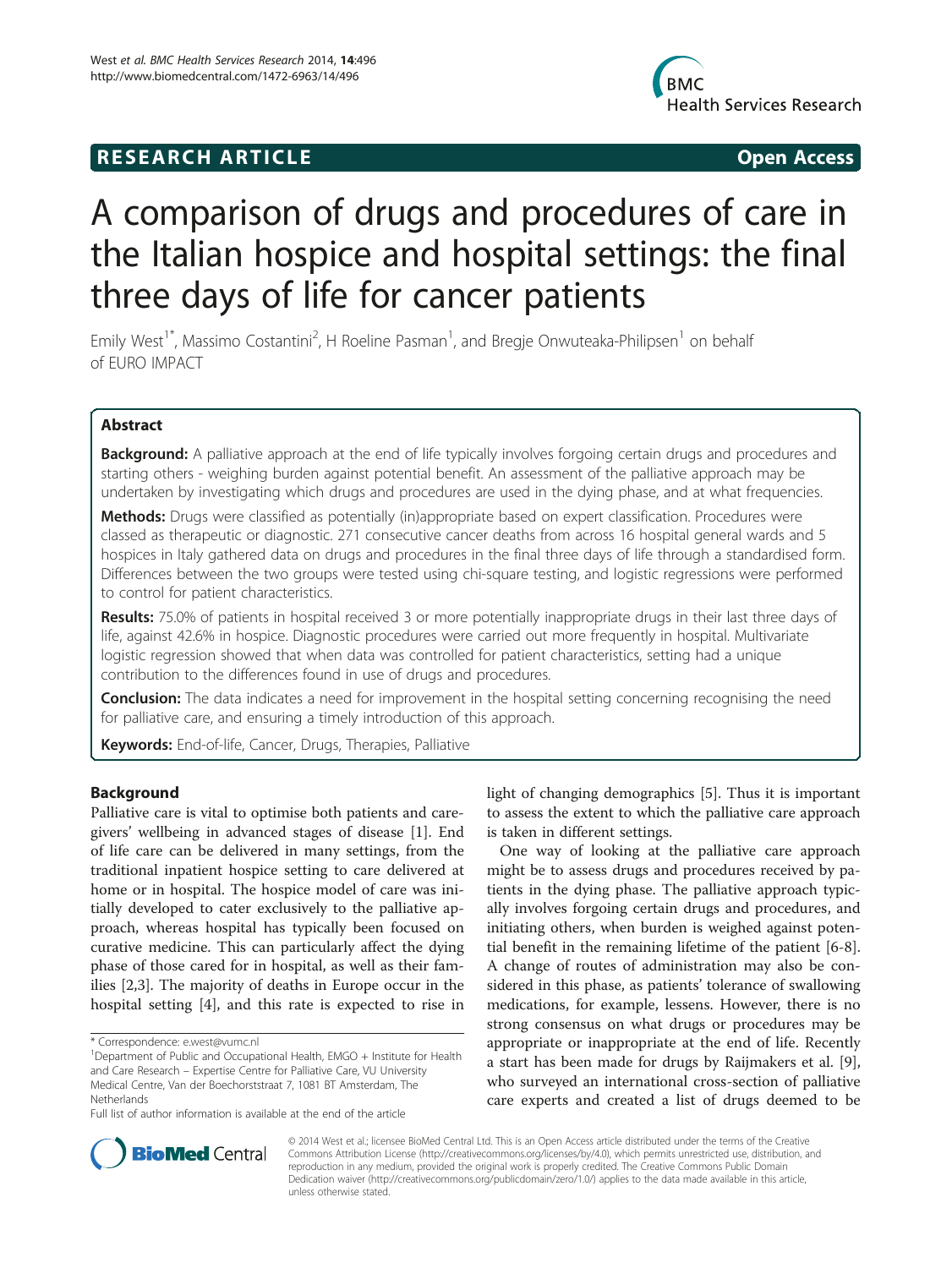potentially appropriate or inappropriate for use at the end of life.

Judging the potential appropriateness of procedures is less certain, but dichotomising procedures into "therapeutic" or "diagnostic" can be helpful. Coackley and Ellershaw [\[10\]](#page-8-0) highlight blood tests and measurement of vital signs as potentially inappropriate procedures for patients in the final days of life. This might then be extrapolated to include other procedures with diagnostic or investigative aims, rather than procedures aimed at the alleviation of symptoms. For therapeutic procedures, assessing appropriateness is more difficult still. Treatments that can be curative at another point in the disease trajectory may acquire a palliative intent – for example the use of radiotherapy to alleviate pain.

Studies comparing care given in hospices and hospital are scarce and generally do not include assessment of process of care [\[11,12](#page-8-0)]. In this study we therefore aim to assess and compare the palliative approach in hospital and hospice by looking at drugs and procedures administered during the last three days of life. The aims of this study are to investigate how often potentially appropriate and inappropriate drugs are administered in the final three days of life in hospice and in hospital; whether drugs administered in the last three days of life are given continuously, stopped or started; how often diagnostic and therapeutic procedures are used in the final three days of life in hospice and in hospital. Finally, a multivariate analysis was performed to study the association between use of drugs and procedures and setting after adjusting for patient characteristics.

## Methods

## Design and population

This study utilises data gathered at baseline of a clustercontrolled trial, which introduced a modified version of the Liverpool Care Pathway for the Dying Patient in 16 hospital general-medicine wards and 5 hospices across different regions in Italy [\[13\]](#page-8-0). At baseline, patients in general medicine wards received standard end-of-life generalist care. Data were collected through a retrospective chart review by nursing staff affiliated with the research team. Data were collected using a standardised form, completed from the patient's medical records after death. Data were gathered concerning the final three days of life, as this is the scope of the Liverpool Care Pathway as an intervention.

351 consecutive deaths in the study wards and hospices during a three-month data collection period formed the study population. Deaths were excluded if the patient was a relative of a member of staff, or if the cause of death recorded was not cancer. One patient was excluded from this analysis due to no values for drugs or procedural data being recorded. This resulted in 271

patients for whom the data on drugs and procedures were complete, 144 hospital patients and 127 hospice patients.

#### Measurement instrument

The registration form recorded all drugs administered and procedures (therapeutic and diagnostic) undertaken in the final three days of life. Drugs were grouped into categories organised by classification of type of drug. Data was entered as "Yes" or "No" for each category of drugs or type of procedure listed on the form for three different time points - covering the final three days of life, or part thereof, spent as an inpatient. Data on the demographic information of patients, and information concerning the final stay in hospital was also collected through the standardised form.

#### **Ethics**

The hospital cluster trial [[14](#page-8-0)] received ethical approval from the Ethics Committee of the National Cancer Research Institute of Genoa (Italy) on September 14th 2009 (Reference: CCP09.001) and subsequently from the six Local Ethical Committees where the hospitals were allocated. The hospice cluster trial received ethical approval from the Ethics Committee of the National Cancer Research Institute of Genoa (Italy) on July 5th 2010 (Reference: CCP10.001) and subsequently from the four Local Ethical Committees where the hospices were allocated.

#### Analysis

The study population was dichotomised into hospice and hospital patients. Differences between the two groups were tested using chi-square testing, Fisher's exact test was used on cells where the expected value in cells was lower than 5. Drugs were classified as potentially inappropriate or potentially appropriate for end-of-life care based on the classification from expert opinions described by Raijmakers et al. [\[9](#page-8-0)]. Procedures were classed as either diagnostic or therapeutic.

To assess whether drugs that were administered were given continuously, stopped or started in the final three days of life, we selected all patients that were inpatients for at least the final three days of life (106 hospital and 107 hospice patients).

Looking at the data gathered for the three time-points, we sorted patients into the following categories per type of drug: drug not given, drug given continuously (= all three days), drug stopped in the final three days, drug started in the final three days, and a category 'other' (for rare cases with more fluctuating drug administration).

To study the association between setting and use of drugs and procedures we performed multivariate analyses after adjusting for patient characteristics. Dependent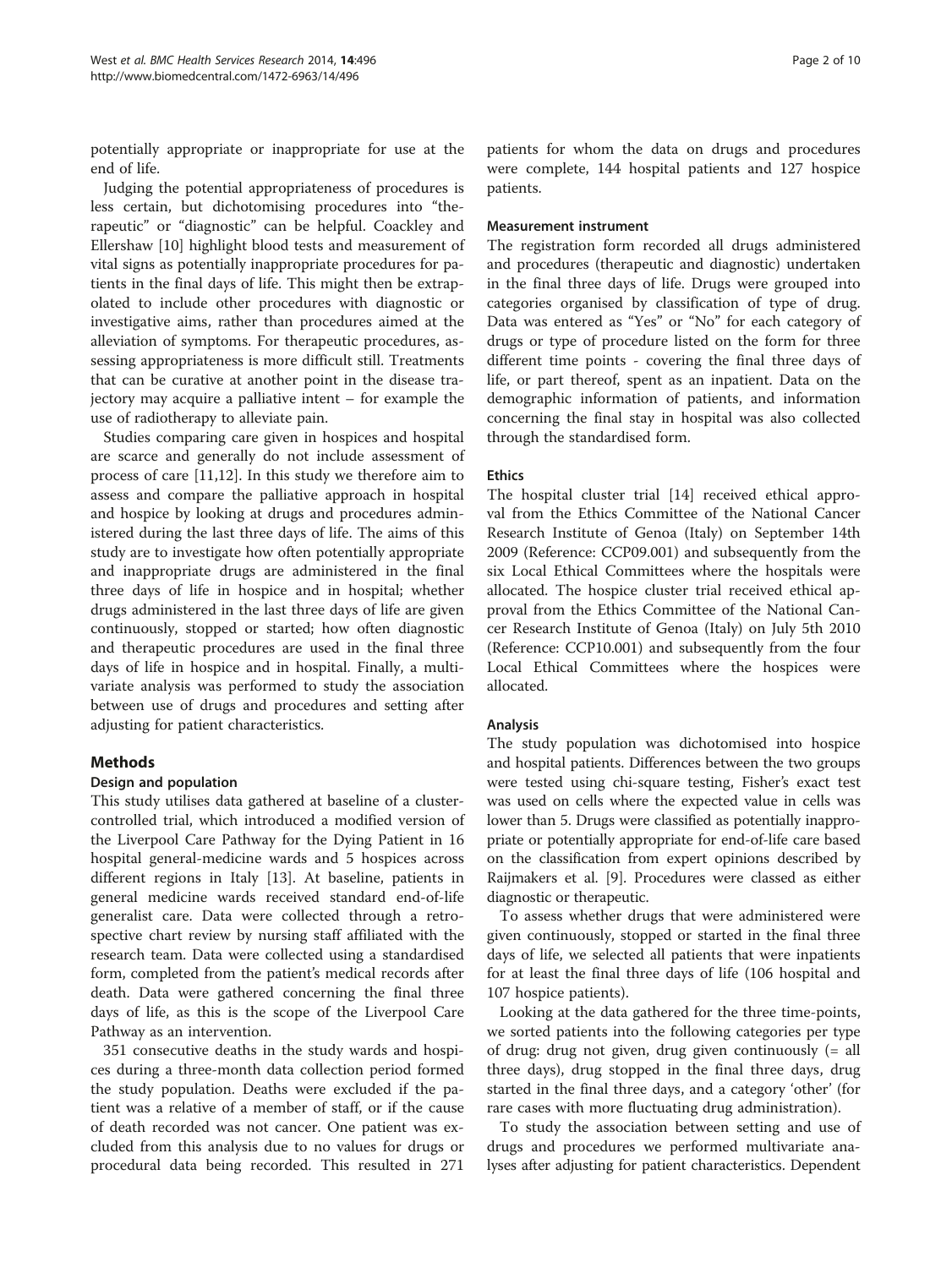<span id="page-2-0"></span>variables of 3 or more potentially inappropriate drugs (versus less) use of 3 or more potentially appropriate drugs (versus less), performance of one or more diagnostic procedures (versus none), and performance of two or more therapeutic procedures (versus less) were used. This was decided based on the distribution of values from initial analysis. Independent variable was setting (hospital versus hospice), and covariates were age, gender, years of education, marital status, setting the patient was referred from, primary tumour, and days as inpatient in hospital or hospice.

## Results

## Characteristics of study patients

Of patients included in the study, the mean age was similar between settings (76 in hospital and 74 in hospice) and length of stay showed little difference, with a stay of over 7 days the case for over 48% of patients in either setting. Data showed significant differences between hospice and hospital populations in terms of demographic characteristics – 69.4% of patients in hospital were male compared to 55.1% in hospice, and patients in hospital

#### Table 1 Characteristics of patients in hospital and hospice

were more often found to be married than their counterparts in hospice (67.4% versus 51.8%). Education level also differed significantly between settings with almost double the number of patients in hospice having completed over 9 years of education when compared with hospital (36.4% versus 18.4%). In hospice, more patients were referred from home (87.8% versus 40.2%) than in hospital (Table 1).

## Use of potentially inappropriate and appropriate drugs )

The mean and median number of all drugs received in hospice was 5.95 and 6.00 respectively. In hospital this was 5.13 and 5.00. Table [2](#page-3-0) shows that in hospital more potentially inappropriate drugs were used than in hospice: 75.0% of patients in hospital received 3 or more potentially inappropriate drugs in their last three days of life as opposed to 42.6% in hospice. A significant difference was observed for five of the potentially inappropriate classes of drugs: antibiotics (61.8% versus 14.2%;  $P = .000$ ), anticoagulants (50.7% versus 33.9%;  $P = .020$ ), supplements (36.1% versus 9.4%;  $P = .000$ ), antihypertensives (26.9% versus 9.4%;  $P = .001$ ), and dopamine (6.2%)

|                   |                      | Hospital $N = 144$ |           | Hospice $N = 127$        |           | P-value |
|-------------------|----------------------|--------------------|-----------|--------------------------|-----------|---------|
|                   |                      | n.                 | $\%$      | n.                       | $\%$      |         |
| Age               | (mean, range)        | 76                 | $(46-97)$ | 74                       | $(43-96)$ | .324    |
| Gender            | Male                 | 100                | 69.4      | 70                       | 55.1      |         |
|                   | Female               | 44                 | 30.6      | 57                       | 44.9      | $.017*$ |
| Education (years) | $9 - 13$             | 21                 | 18.4      | 35                       | 36.4      |         |
|                   | $6 - 8$              | 26                 | 22.8      | 23                       | 24.0      |         |
|                   | $0 - 5$              | 67                 | 58.8      | 38                       | 39.6      | .006    |
|                   | Unknown              | 30                 |           | 31                       |           |         |
| Marital status    | Single               | 42                 | 32.6      | 55                       | 48.2      |         |
|                   | Married              | 87                 | 67.4      | 59                       | 51.8      | $.018*$ |
|                   | Unknown              | 15                 |           | 13                       |           |         |
| Referred from     | Home                 | 122                | 87.8      | 51                       | 40.2      |         |
|                   | Nursing home         | $\overline{7}$     | 5.0       | 8                        | 6.3       |         |
|                   | Hospital             | 10                 | 6.9       | 68                       | 53.5      | .000    |
|                   | Unknown              | 5                  |           | $\overline{\phantom{a}}$ |           |         |
| Primary tumour    | Digestive system     | 44                 | 30.6      | 41                       | 32.3      |         |
|                   | Respiratory system   | 40                 | 27.8      | 30                       | 23.6      |         |
|                   | Genitourinary system | 14                 | 9.7       | 24                       | 18.9      |         |
|                   | Haematological       | 27                 | 18.8      | $\overline{7}$           | 5.5       |         |
|                   | Breast               | 8                  | 5.6       | 5                        | 3.9       |         |
|                   | Others               | 11                 | 7.6       | 20                       | 15.7      | .003    |
| Days as inpatient | $0 - 3$              | 37                 | 25.7      | 20                       | 15.7      |         |
|                   | $4 - 7$              | 37                 | 25.7      | 29                       | 22.8      |         |
|                   | $7+$                 | 70                 | 48.6      | 78                       | 61.4      | .066    |

P values marked \* are results of Fisher's Exact Test (2-sided).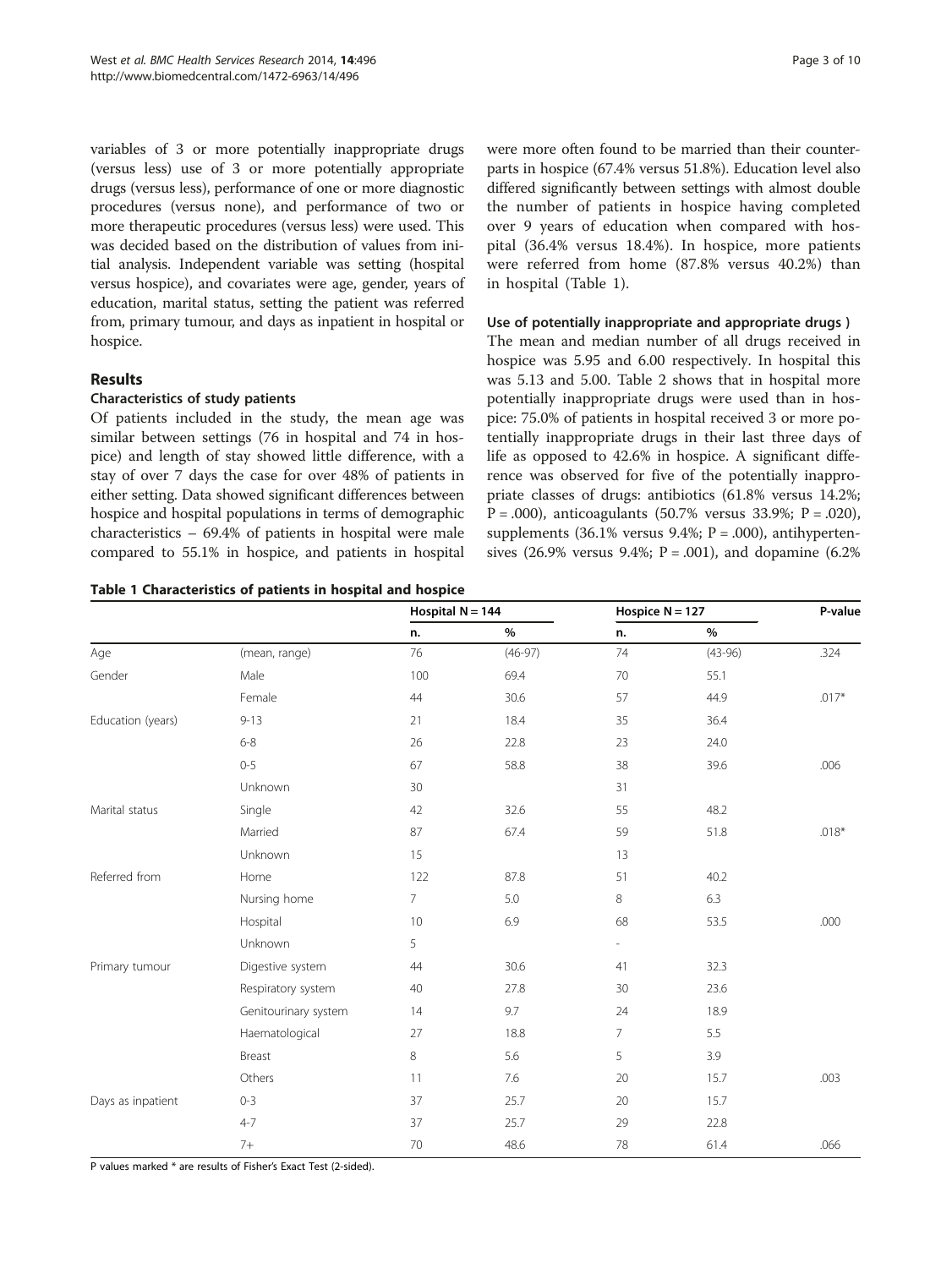|                                  |                | Hospital $N = 144$       |      | Hospice $N = 127$ |              | P-value |
|----------------------------------|----------------|--------------------------|------|-------------------|--------------|---------|
|                                  |                | n.                       | $\%$ | n.                | $\%$         |         |
| Potentially inappropriate drugs* |                |                          |      |                   |              |         |
| Antiulcer Drugs                  |                | 104                      | 72.2 | 82                | 64.6         | .398    |
| Antibiotics                      |                | 89                       | 61.8 | 18                | 14.2         | .000    |
| Steroids                         |                | 82                       | 56.9 | 79                | 62.2         | .668    |
| Anticoagulents                   |                | 73                       | 50.7 | 43                | 33.9         | .020    |
| Supplements                      |                | 52                       | 36.1 | 12                | 9.4          | .000    |
| Antihypertensives                |                | 39                       | 26.9 | 12                | 9.4          | .001    |
| Antiarryhthmics                  |                | 25                       | 17.4 | 10                | 7.9          | .067    |
| Replacement Hormones             |                | 22                       | 15.3 | 11                | 8.7          | .251    |
| Vasodilator Drugs                |                | 16                       | 11.1 | 5                 | 3.9          | .088    |
| Dopamine                         |                | 9                        | 6.2  | 0                 | $\mathbf{0}$ | .016    |
| Number of inappropriate drugs    | $\overline{0}$ | 8                        | 5.6  | 20                | 15.9         |         |
|                                  | $1 - 2$        | 28                       | 19.6 | 53                | 42.1         |         |
|                                  | $3 - 4$        | 66                       | 45.8 | 46                | 36.5         |         |
|                                  | $5+$           | 41                       | 28.7 | $\overline{7}$    | 5.6          | .000    |
| Potentially appropriate drugs    |                |                          |      |                   |              |         |
| Opioids                          |                | 97                       | 66.9 | 112               | 88.2         | .000    |
| Drugs for Nausea/Vomiting        |                | 22                       | 15.3 | 27                | 21.3         | .438    |
| Haloperidol                      |                | 17                       | 11.8 | 81                | 63.8         | .000    |
| Midazolam                        |                | 8                        | 5.6  | 91                | 71.7         | .000    |
| Drugs for pulmonary secretions   |                | 6                        | 4.2  | 60                | 47.2         | .000    |
| Number of appropriate drugs      | $\circ$        | 45                       | 31.3 | 8                 | 6.3          |         |
|                                  | $1 - 2$        | 98                       | 68.5 | 111               | 88.1         |         |
|                                  | $3 - 4$        | $\overline{\phantom{a}}$ |      | $\overline{7}$    | 5.6          |         |
|                                  | $5+$           |                          |      |                   | Ĭ.           | .000    |

#### <span id="page-3-0"></span>Table 2 Frequency of potentially inappropriate and appropriate drugs delivered in the final three days of life in hospital and in hospice

\*Use of bisphosphonates was also assessed, but no positive values were returned from either setting.

versus none;  $P = .016$ ). In contrast, potentially appropriate drugs were used less in hospital than in hospice: 68.5% of patients in hospital received 1-2 potentially appropriate drugs as opposed to 88.1% in hospice. A significant difference was seen in of 4 of the 5 potentially appropriate drugs: Opioids (66.9% versus 88.2%;  $P = .000$ ), haloperidol (11.8% versus 63.8%;  $P = 0.000$ ), midazolam  $(5.6\%$  versus 71.7%; P = 0.000), and drugs for pulmonary secretions (4.2% and 47.2%;  $P = 0.000$ ) (Table 2).

#### Pattern of drug use in the last three days

Of potentially inappropriate drugs, many were used more widely in general in the hospital than hospice setting, with less patients failing under the category of "Drug not given". Hospital patients showed a much greater incidence of having certain potentially inappropriate drugs stopped within the final three days of life than hospice patients - including antibiotics (24.5% versus 8.4%), antihypertensives (17.9% versus 8.4%), anticoagulants (37.7% versus 19.6%), and supplements (28.3% versus 7.5%). Conversely, potentially appropriate drugs were found to be more likely to be given continuously in the hospice than hospital setting. Opioids were delivered continuously at over twice the rate in hospice than in hospital (65.4% versus 28.3%). These drugs were less frequently started in the final three days in hospice (12.1% and 7.5%) than in hospital (20.8% and 13.3%). In contrast, midazolam, haloperidol, and drugs for pulmonary secretions were more frequently started in the final three days in hospice (17.8%, 7.5% and 14.0%) than in hospital (3.8%, 1.9% and 1.9%) (Table [3](#page-4-0)).

#### Procedures undertaken in final three days of life

The mean and median number of all procedures received in hospice was 1.74 and 1.00 respectively. In hospital this was 2.58 and 2.00. Table [4](#page-6-0) shows that diagnostic procedures were carried out more frequently in the hospital than hospice setting: 38.9% of hospital patients had one or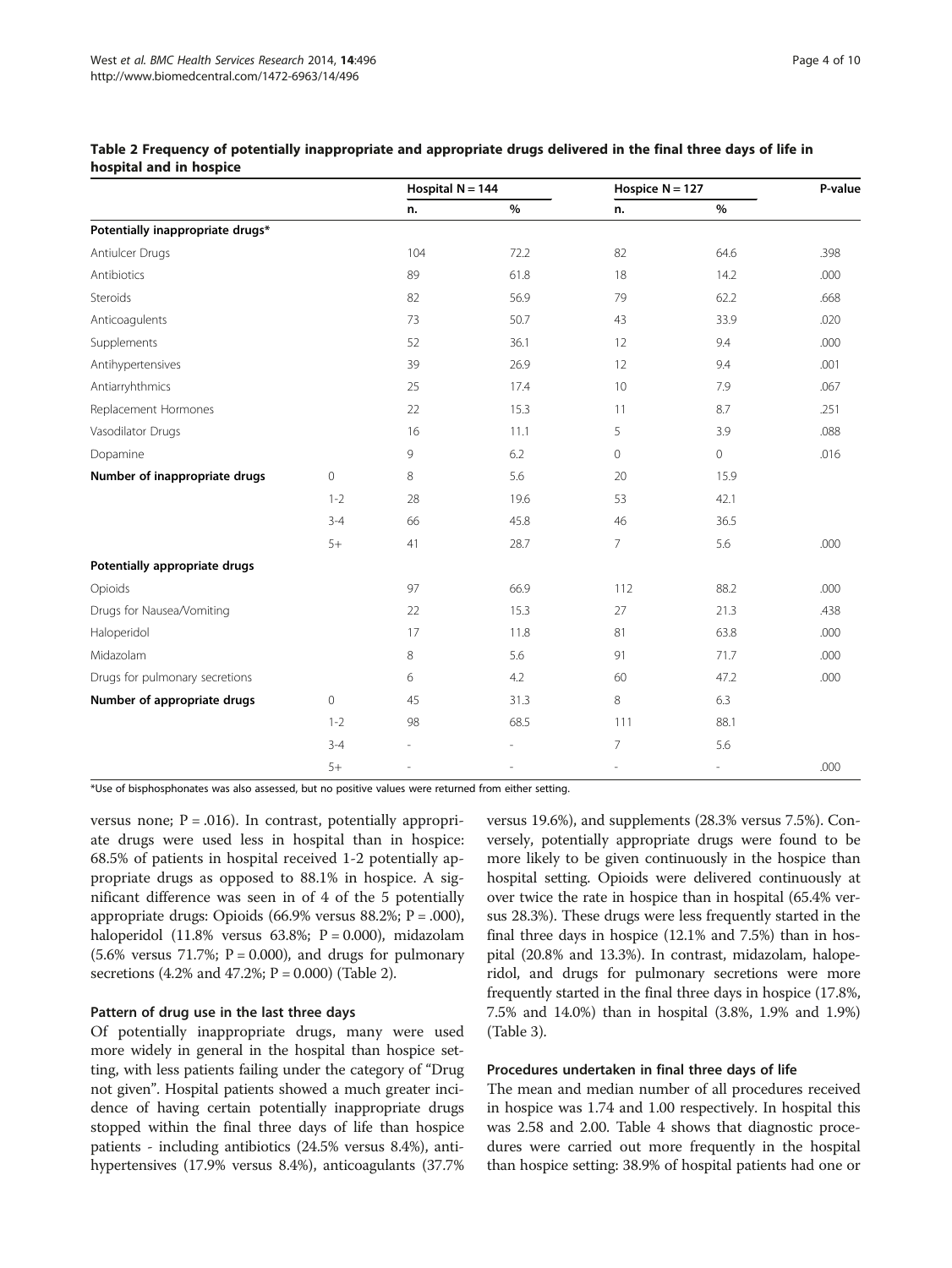## <span id="page-4-0"></span>Table 3 Longitudinal drug data for patients who stayed over 3 days in hospital and in hospice

|                                  |                | Hospital $N = 106$ |                          | Hospice $N = 107$        |      |
|----------------------------------|----------------|--------------------|--------------------------|--------------------------|------|
| Potentially inappropriate drugs  | n.             | %                  | n.                       | %                        |      |
| Supplements                      |                |                    |                          |                          |      |
| Drug not given                   | 59             | 55.7               | 97                       | 90.7                     |      |
| Drug given continuously          | 14             | 13.2               | 1                        | 0.9                      |      |
| Drug stopped in final three days | 30             | 28.3               | 8                        | 7.5                      |      |
| Drug started in final three days | $\mathbf{1}$   | 0.9                | 1                        | 0.9                      |      |
| Other                            | 2              | 1.9                |                          |                          | .000 |
| Replacement hormones             |                |                    |                          |                          |      |
| Drug not given                   | 87             | 82.1               | 94                       | 87.9                     |      |
| Drug given continuously          | 12             | 11.3               | 1                        | 0.9                      |      |
| Drug stopped in final three days | 7              | 6.6                | 10                       | 9.3                      |      |
| Drug started in final three days |                |                    | $\overline{\phantom{0}}$ | $\overline{\phantom{a}}$ |      |
| Other                            |                |                    | 2                        | 1.9                      | .007 |
| Antiulcer Drugs                  |                |                    |                          |                          |      |
| Drug not given                   | 25             | 23.6               | 37                       | 34.6                     |      |
| Drug given continuously          | 27             | 25.5               | 23                       | 21.5                     |      |
| Drug stopped in final three days | 50             | 47.2               | 41                       | 38.3                     |      |
| Drug started in final three days | $\mathbf{1}$   | 0.9                | 2                        | 1.9                      |      |
| Other                            | 3              | 2.8                | 4                        | 3.7                      | .405 |
| Anticoagulents                   |                |                    |                          |                          |      |
| Drug not given                   | 45             | 42.5               | 73                       | 68.2                     |      |
| Drug given continuously          | 14             | 13.2               | 6                        | 5.6                      |      |
| Drug stopped in final three days | 40             | 37.7               | 21                       | 19.6                     |      |
| Drug started in final three days | 3              | 2.8                | $\overline{a}$           | $\overline{\phantom{m}}$ |      |
| Other                            | $\overline{4}$ | 3.8                | 7                        | 6.5                      | .001 |
| Antihypertensives                |                |                    |                          |                          |      |
| Drug not given                   | 71             | 67.0               | 97                       | 90.7                     |      |
| Drug given continuously          | 10             | 9.4                |                          | $\overline{\phantom{a}}$ |      |
| Drug stopped in final three days | 19             | 17.9               | 9                        | 8.4                      |      |
| Drug started in final three days | $\overline{2}$ | 1.9                | 1                        | 0.9                      |      |
| Other                            | $\overline{4}$ | 3.8                |                          |                          | .000 |
| Antiarryhthmics                  |                |                    |                          |                          |      |
| Drug not given                   | 86             | 81.1               | 97                       | 90.7                     |      |
| Drug given continuously          | 8              | 7.5                | 3                        | 2.8                      |      |
| Drug stopped in final three days |                |                    |                          |                          |      |
|                                  | 10             | 9.4                | 6                        | 5.6                      |      |
| Drug started in final three days | 1              | 0.9                | 1                        | 0.9                      |      |
| Other                            | 1              | 0.9                |                          |                          | .295 |
| Antibiotics                      |                |                    |                          |                          |      |
| Drug not given                   | 41             | 38.7               | 90                       | 84.1                     |      |
| Drug given continuously          | 25             | 23.6               | 5                        | 4.7                      |      |
| Drug stopped in final three days | 36             | 24.5               | 9                        | 8.4                      |      |
| Drug started in final three days | 1              | 0.9                | 3                        | 2.8                      |      |
| Other                            | 3              | 2.8                |                          |                          | .000 |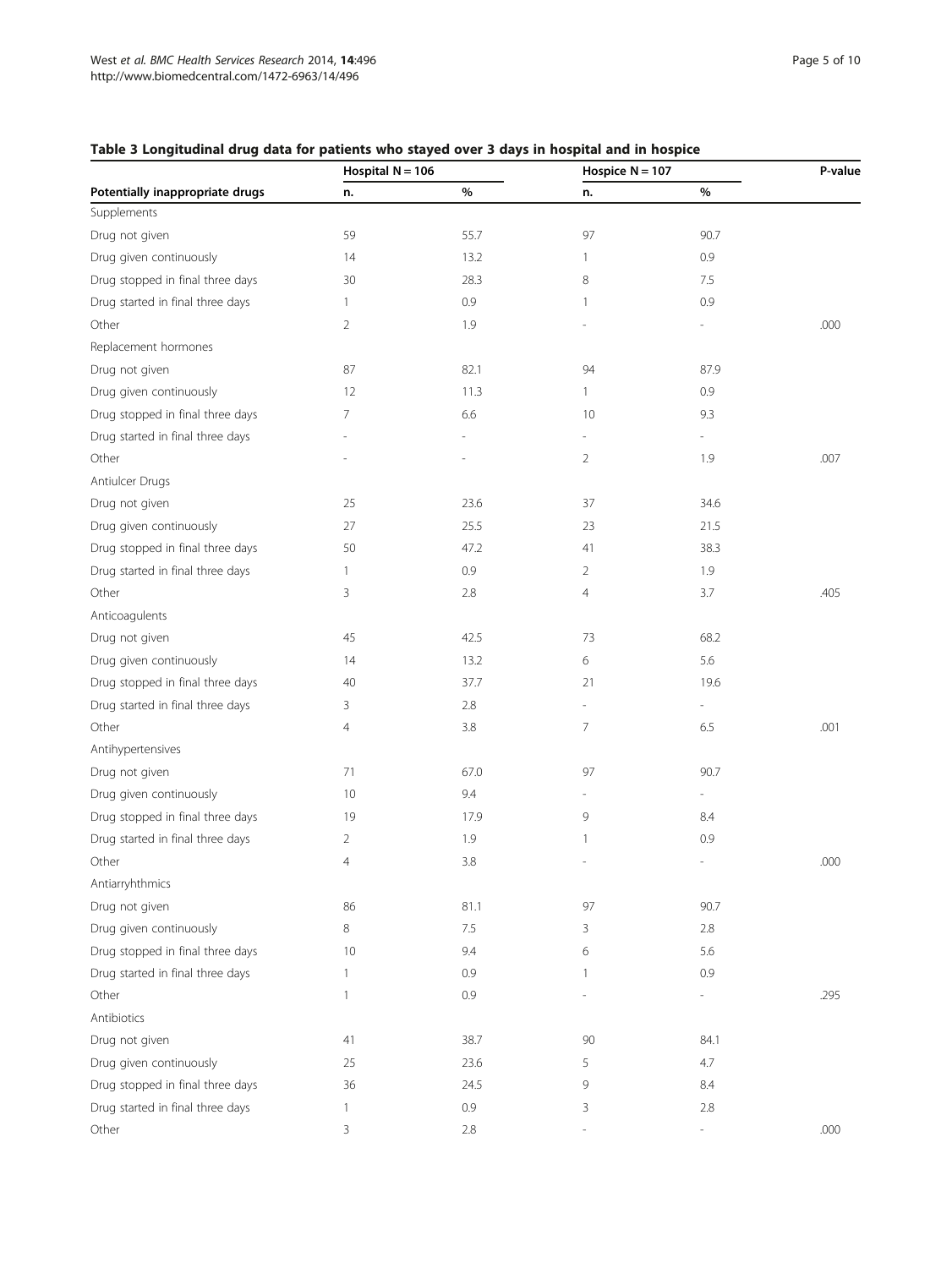## Table 3 Longitudinal drug data for patients who stayed over 3 days in hospital and in hospice (Continued)

| Steroids                         |              |                          |     |      |      |
|----------------------------------|--------------|--------------------------|-----|------|------|
| Drug not given                   | 44           | 41.5                     | 39  | 36.4 |      |
| Drug given continuously          | 25           | 23.6                     | 22  | 20.6 |      |
| Drug stopped in final three days | 26           | 24.5                     | 35  | 32.7 |      |
| Drug started in final three days | 8            | 7.5                      | 3   | 2.8  |      |
| Other                            | 3            | 2.8                      | 8   | 7.5  | .174 |
| Vasodilator Drugs                |              |                          |     |      |      |
| Drug not given                   | 93           | 87.7                     | 102 | 95.3 |      |
| Drug given continuously          | 5            | 4.7                      | 2   | 1.9  |      |
| Drug stopped in final three days | 5            | 4.7                      | 3   | 2.8  |      |
| Drug started in final three days |              | $\overline{\phantom{a}}$ |     |      |      |
| Other                            | 3            | 2.8                      |     |      | .158 |
| Dopamine                         |              |                          |     |      |      |
| Drug not given                   | 100          | 94.3                     | 107 | 100  |      |
| Drug given continuously          |              |                          |     |      |      |
| Drug stopped in final three days | $\mathbf{1}$ | 0.9                      |     |      |      |
| Drug started in final three days | 4            | 3.8                      |     |      |      |
| Other                            | $\mathbf{1}$ | 0.9                      |     | L    | .101 |
| Potentially appropriate drugs    |              |                          |     |      |      |
| Opioids                          |              |                          |     |      |      |
| Drug not given                   | 31           | 29.2                     | 9   | 8.4  |      |
| Drug given continuously          | 30           | 28.3                     | 70  | 65.4 |      |
| Drug stopped in final three days | 25           | 23.6                     | 17  | 15.9 |      |
| Drug started in final three days | 14           | 13.2                     | 8   | 7.5  |      |
| Other                            | 6            | 5.7                      | 3   | 2.8  | .001 |
| Midazolam                        |              |                          |     |      |      |
| Drug not given                   | 100          | 94.3                     | 30  | 28.0 |      |
| Drug given continuously          | 2            | 1.9                      | 39  | 36.4 |      |
| Drug stopped in final three days |              | $\overline{\phantom{a}}$ | 14  | 13.1 |      |
| Drug started in final three days | 4            | 3.8                      | 19  | 17.8 |      |
| Other                            |              |                          | 5   | 4.7  | .000 |
| Haloperidol                      |              |                          |     |      |      |
| Drug not given                   | 94           | 88.7                     | 38  | 35.5 |      |
| Drug given continuously          | 6            | 5.7                      | 46  | 43.0 |      |
| Drug stopped in final three days | 2            | 1.9                      | 12  | 11.2 |      |
| Drug started in final three days | 2            | 1.9                      | 8   | 7.5  |      |
| Other                            | 2            | 1.9                      | 3   | 2.8  | .000 |
| Drugs for pulmonary secretions   |              |                          |     |      |      |
| Drug not given                   | 102          | 96.2                     | 54  | 50.5 |      |
| Drug given continuously          | $-0$         |                          | 27  | 25.2 |      |
| Drug stopped in final three days | 2            | 1.9                      | 5   | 4.7  |      |
| Drug started in final three days | 2            | 1.9                      | 15  | 14.0 |      |
| Other                            |              |                          | 6   | 5.6  | .000 |
| Drugs for Nausea/Vomiting        |              |                          |     |      |      |
| Drug not given                   | 90           | 84.9                     | 81  | 75.7 |      |
|                                  |              |                          |     |      |      |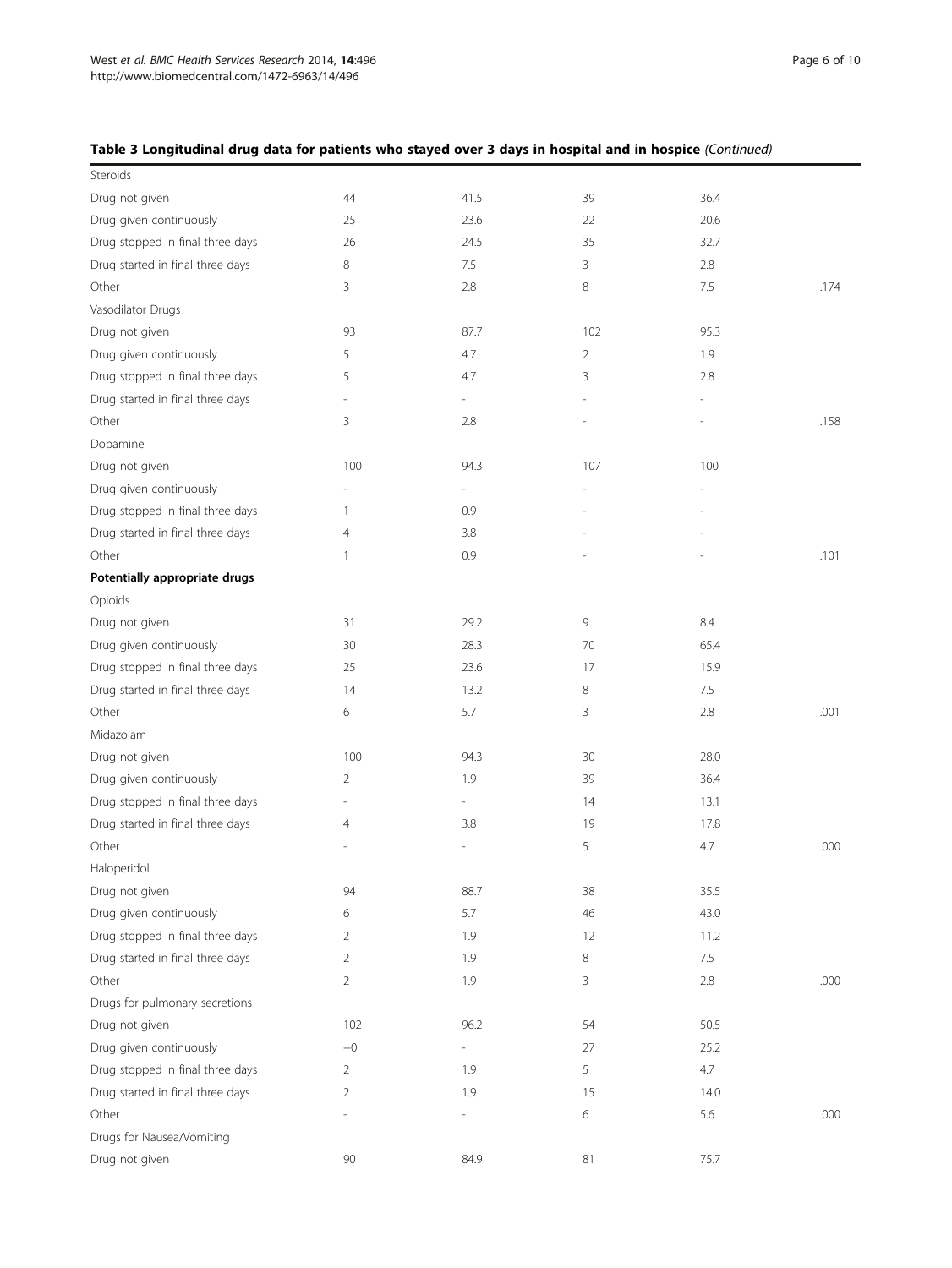| Drug given continuously          | 3.8 | 4,7  |      |
|----------------------------------|-----|------|------|
| Drug stopped in final three days |     | 15.9 |      |
| Drug started in final three days | 3.8 |      |      |
| Other                            |     |      | .166 |

#### <span id="page-6-0"></span>Table 3 Longitudinal drug data for patients who stayed over 3 days in hospital and in hospice (Continued)

more diagnostic procedures in their last days of life against 15.0% of hospice patients. The largest difference between hospital and hospice was found for analysis of arterial blood gases (16.7% versus 0.8%) and x-rays (13.9% versus 0.0%). No significant difference was found for the number of therapeutic procedures delivered between hospital and hospice setting - 84.7% of hospital patients and 85.0% of hospice patients received one or more therapeutic procedures. For two therapeutic procedures - oxygen (63.2% versus 40.2%) and transfusion (11.1% and 0.0%) - it was found that they were delivered more in hospital than in hospice (Table 4).

|         | Table 4 Frequency of diagnostic and therapeutic procedures delivered in the final three days of life in hospital and in |  |  |
|---------|-------------------------------------------------------------------------------------------------------------------------|--|--|
| hospice |                                                                                                                         |  |  |

|                                  |             | Hospital $N = 144$ |      | Hospice $N = 127$ |                          | P-value   |
|----------------------------------|-------------|--------------------|------|-------------------|--------------------------|-----------|
| Procedures                       |             |                    |      |                   |                          |           |
| Diagnostic procedures*           |             |                    |      |                   |                          |           |
| ECG                              |             | 31                 | 21.5 | 19                | 15.0                     | $.209*$   |
| Arterial blood gases             |             | 24                 | 16.7 | $\mathbf{1}$      | 0.8                      | $< 0.01*$ |
| X-ray                            |             | 20                 | 13.9 | $\sim$            | $\overline{\phantom{a}}$ | .000      |
| Ultrasound                       |             | 9                  | 6.3  | $\mathbf{1}$      | $0.8\,$                  | $.022*$   |
| CT scan                          |             | 9                  | 6.3  | $\mathbf{1}$      | 0.8                      | $.022*$   |
| Biopsy                           |             | $\overline{2}$     | 1.4  | J.                | $\overline{\phantom{a}}$ | $.500*$   |
| Number of diagnostic procedures  | $\circ$     | 88                 | 61.1 | 108               | 85.0                     |           |
|                                  | $1 - 2$     | 47                 | 32.6 | 18                | 14.2                     |           |
|                                  | $3 - 5$     | 9                  | 6.3  | $\mathbf{1}$      | $0.8\,$                  |           |
|                                  | $5+$        | ä,                 | ٠    | ÷,                |                          | .000      |
| Therapeutic procedures**         |             |                    |      |                   |                          |           |
| Oxygen                           |             | 91                 | 63.2 | 51                | 40.2                     | $< .001*$ |
| 1 *Vesical Catheterisation       |             | 79                 | 54.9 | 76                | 59.8                     | $.461*$   |
| Artificial Hydration (or CVC)    |             | 22                 | 15.3 | 31                | 24.4                     | $.066*$   |
| Bronchial Aspiration             |             | 17                 | 11.8 | 23                | 18.1                     | $.171*$   |
| Transfusion                      |             | 16                 | 11.1 | $\mathbf 0$       | $\circ$                  | $< 0.01*$ |
| Enema                            |             | 15                 | 10.4 | 10                | 7.9                      | $.532*$   |
| CPR                              |             | $\overline{4}$     | 2.8  | $\mathbf 0$       | $\mathbb O$              | $.125*$   |
| Chemotherapy                     |             | $\overline{4}$     | 2.8  | $\mathbf 0$       | $\circ$                  | .150      |
| Drainage                         |             | 3                  | 2.1  | 3                 | 2.4                      | $1*$      |
| Non-Invasive Ventilation         |             | $\overline{2}$     | 1.4  | $\mathbf 0$       | $\mathbf 0$              | $.500*$   |
| Radiotherapy                     |             | 1                  | 0.7  | $\mathbf{0}$      | $\mathbf{0}$             | $1*$      |
| Removal of faecal impaction      |             | ä,                 | L.   | $\overline{2}$    | 1.6                      | $.219*$   |
| Intubation                       |             |                    | ä,   | $\mathbf{1}$      | 0.8                      | $.469*$   |
| Number of therapeutic procedures | $\mathbf 0$ | 22                 | 15.3 | 19                | 15.0                     |           |
|                                  | $1 - 2$     | 84                 | 58.3 | 82                | 64.6                     |           |
|                                  | $3 - 5$     | 37                 | 25.7 | 25                | 19.7                     |           |
|                                  | $5+$        | $\mathbf{1}$       | 0.7  | $\mathbf{1}$      | 0.8                      | .681      |

\*Use of MRI was also assessed, but no positive values were returned from either setting.

\*\*Dialysis, invasive ventilation, tracheotomy and peritoneal catheterisation were also assessed, but no positive values were returned from either setting. P values marked \* are results of Fisher's Exact Test (2-sided).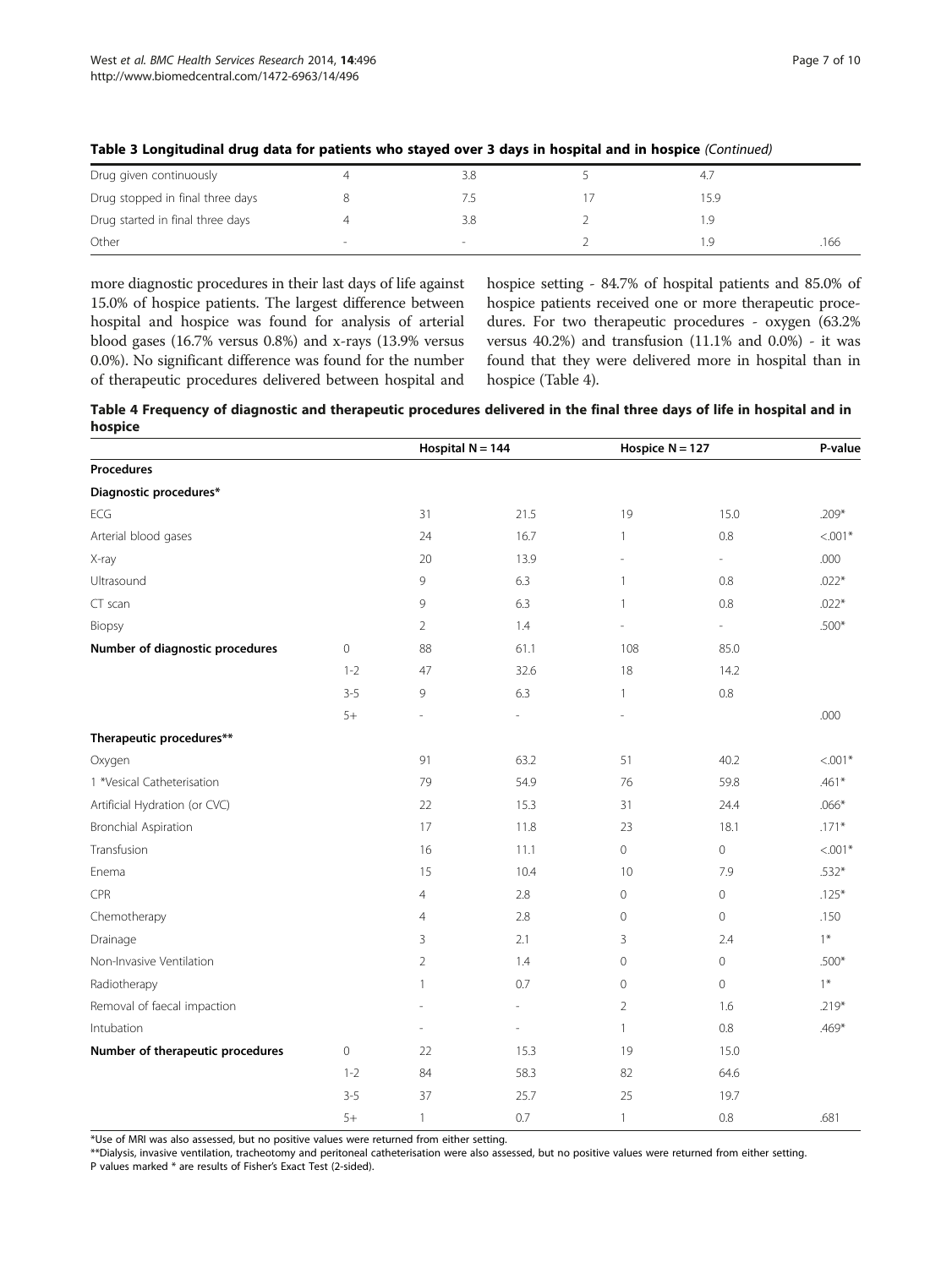## Unique contribution of setting to use of drugs and procedures

Multivariate logistic regression analysis showed that when data was controlled for all patient characteristics described in Table [1,](#page-2-0) setting had a unique contribution to the differences found in drugs used and procedures delivered. In the hospital setting, patients had a higher probability of receiving three or more inappropriate drugs (OR = 3.52, 95% CI =  $1.83 - 6.78$ ), and were less likely to receive three or more appropriate drugs  $(OR = .08, 95\% CI = .04 - .18)$ than in the hospice setting. Furthermore, patients in hospital were times more likely to undergo one or more diagnostic procedure (OR = 3.50, 95% CI =  $1.15 - 7.88$ ) than hospice patients. There was no difference in chance on receiving two or more therapeutic procedures between hospital and hospice patients ( $OR = 1.46$ ,  $95\% CI =$  $.78 - 2.74$ .

## **Discussion**

The analysis showed that, when looking at administration of potentially inappropriate and appropriate drugs and use of diagnostic and therapeutic procedures, hospices use a more palliative approach than hospitals in patients' last three days of life, and less administration of potentially inappropriate drugs. A higher proportion of opioids are started in these final three days. Hospital patients more often receive potentially inappropriate drugs, such as anticoagulants and antibiotics, and less often receive potentially appropriate drugs, such as opioids, haloperidol and drugs for pulmonary secretions than hospice patients. They also receive more diagnostic procedures such as analysis of arterial blood gases and x-rays. Analyses controlling for differences in patient characteristics in hospital and hospice show that setting has a unique contribution to the differences found.

## Strengths and limitations

The study data was populated through clinical chart review, translated into a standardised form. This is an efficient and reliable means of research, as it relies on data that exists as part of the patient's care continuum. The study, however, has limitations. The categorisation of drugs into "potentially appropriate" and "potentially inappropriate" is based on one survey of experts, so cannot be taken to represent a wider consensus. Furthermore, whether a drug is appropriate or inappropriate also depends on the situation of the patient. Similarly, the separation of procedures into "diagnostic" and "therapeutic" cannot be taken to infer an inherent validity of the use of any given procedure. As treatment options and symptoms differ so much between conditions there cannot be a proscriptive range of treatments that are deemed to always be "suitable" or "unsuitable" in the end of life setting. However, to use an analogy with quality indicators, one

could consider that a low percentage of potentially inappropriate drugs and diagnostic procedures is a preferable outcome. Such indicators are currently used in wider hospital or system research, and may indicate a norm of drug use considered good, for example [\[14\]](#page-8-0). Such norms do not exist yet for drugs and procedures in the last days of life. The concept of the dying phase is also the subject of much debate, though recent research [[15](#page-8-0)] highlights the presence of certain physical signs present within the final three days of life for cancer patients. Finally, while the design allowed us to control for several patient characteristics in analysing the contribution of setting to use of drugs and procedures, it is possible that there are other patient characteristics that interfere in the found relationship.

## Comparison with existing literature

Background research for the formulation of this paper highlighted a paucity of existing studies that assessed process of care as received by dying patients. Currently very little data exists to compare the use of drugs and procedures delivered at the end of life in different settings to provide a measure of process of care. Previous papers have explored assessments of quality of life and caregiver distress between different settings, but explicit data recording process of care remains scarce [[16](#page-8-0),[17](#page-8-0)].

## The difficult transition to palliation in hospitals

Results show that hospitals more often use potentially inappropriate drugs within the final three days of life than hospices, but often stop these during this period. This may indicate that the palliative approach is recognised as appropriate, and that this is acted on, but at a much later stage than in the hospice setting. Earle et al. [[18\]](#page-9-0) found an increase in aggressiveness of treatment received by patients in an acute hospital setting over three years. This can be exacerbated by developments in technology and pharmacology, which encourage physicians to go to greater lengths to try to "save" a patient, and a prevailing culture that sees death in the acute setting as a failure of medical staff [[8\]](#page-8-0), potentially affecting the point at which the palliative approach is begun.

## The patient perspective on appropriate care

The consideration of burden of care is important in making decisions at the end of life, and procedures must be assessed with the holistic needs of the patient in mind not only medical aspects of care, but also psychosocial and spiritual needs [[19](#page-9-0)]. Fried [\[20\]](#page-9-0), in a study of elderly patients making end-of-life treatment decisions, found that burden of treatments was weighed by patients against anticipated outcomes and a more marginal outcome lead to less willingness to consider a treatment. This must be considered in the case of potentially inappropriate drugs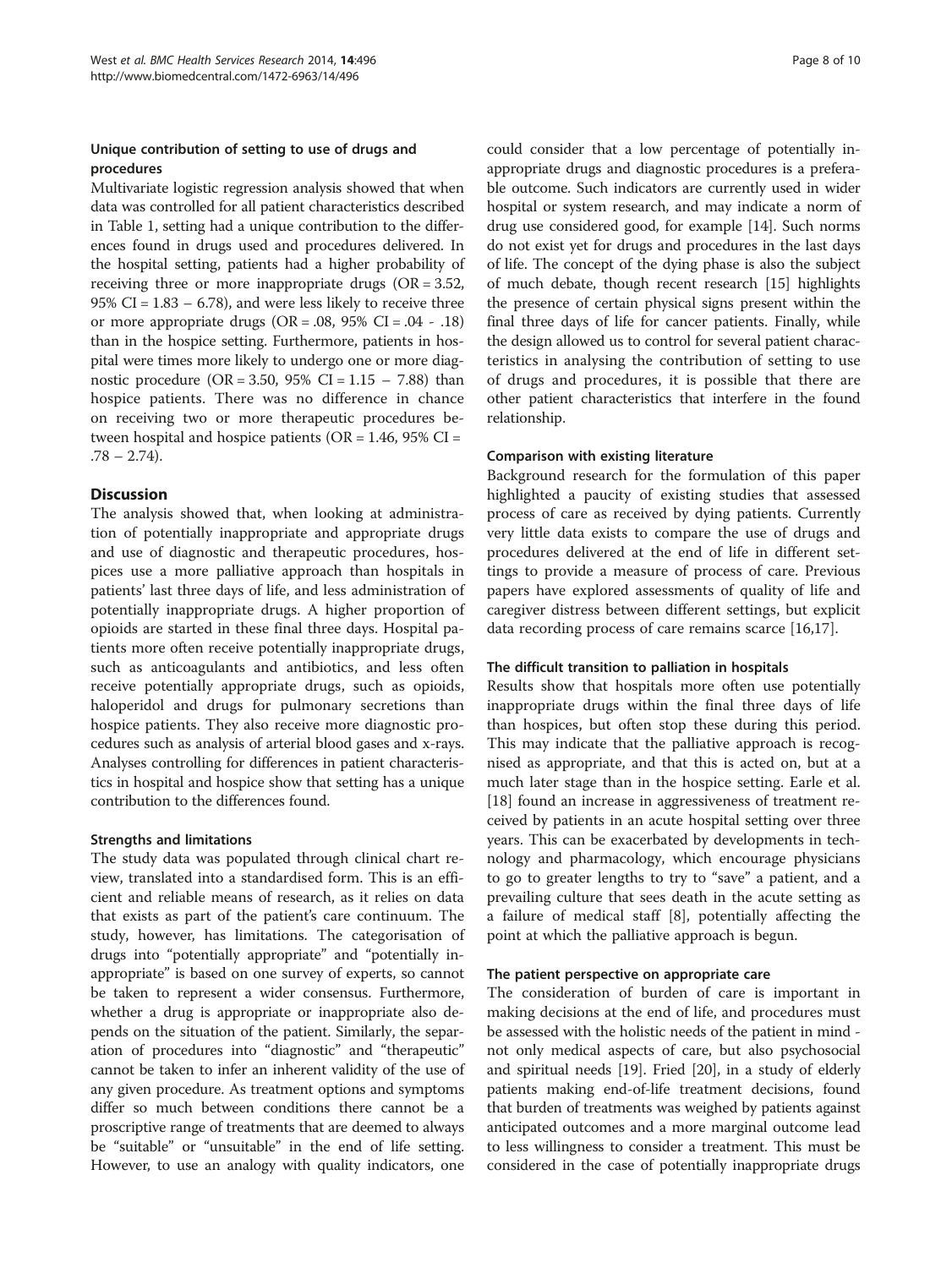<span id="page-8-0"></span>and procedures, where the perceived benefit of a drug or procedure to the patient or family may be greater than the burden of administration. Thus a strictly scientific classification of appropriateness may be at odds with patient experience of such drugs and procedures. The same is true for potentially appropriate drugs and procedures - for instance, it is known that some patients are reluctant to use opioids because of fears of becoming drowsy and unaware at the end of life [\[21](#page-9-0)]. Solid information that allows patients to weigh benefits against burdens, and make informed and shared decisions alongside medical staff should be made available.

#### Conclusion

The data indicates a need for improvement in the hospital setting concerning recognising the need for palliative care, and ensuring a timely transition to this for the patient. It is not possible to say on an abstract level that any one type of drug or procedure is appropriate or inappropriate for any given patient, but the observation of data on this scale suggests that the process of care is not fitting the palliative needs of patients. Pathways such as the Liverpool Care Pathway have made steps towards introducing such a philosophy into hospital care, but a stronger evidence base must be built before introducing such initiatives in a widespread way [\[22,](#page-9-0)12].

#### Competing interests

The authors declare that they have no competing interests.

#### Authors' contributions

EW drafted the paper and performed the main statistical analyses. MC provided extensive background expertise. HRWP provided methodological guidance and technical knowledge. BOP guided the form and format of the study and writing up. All authors read and approved the final manuscript.

#### Authors' information

Collaborators

Van den Block Lieve <sup>a</sup>, De Groote Zeger <sup>a</sup>, Brearley Sarah <sup>e</sup>, Caraceni Augusto <sup>g,h</sup>, Cohen Joachim<sup>a</sup>, Francke Anneke <sup>b</sup>, Harding Richard <sup>c,d</sup>, Higginson Irene J <sup>c,d</sup>, Kaasa Stein <sup>f</sup>, Linden Karen <sup>k</sup>, Miccinesi Guido <sup>i</sup>, Onwuteaka-Philipsen Bregje <sup>b</sup> , Pardon Koen<sup>a</sup>, Pasman Roeline <sup>b</sup>, Pautex Sophie <sup>j</sup>, Payne Sheila<sup>e</sup> , Deliens Luc a,b.

#### Acknowledgements

EURO IMPACT, European Intersectorial and Multidisciplinary Palliative Care Research Training, is funded by the European Union Seventh Framework Programme (FP7/2007-2013, under grant agreement n° [264697]). EURO IMPACT aims to develop a multidisciplinary, multi-professional and intersectorial educational and research training framework for palliative care research in Europe. EURO IMPACT is coordinated by Prof Luc Deliens and Prof Lieve Van den Block of the End-of-Life Care Research Group, Ghent University & Vrije Universiteit Brussel, Brussels, Belgium <sup>a</sup>. Other partners are: VU University Medical Center, EMGO Institute for health and care research, Amsterdam, the Netherlands <sup>b</sup>; King's College London, Cicely Saunders Institute, London <sup>c</sup>, Cicely Saunders International, London <sup>d</sup>, and International Observatory on End-of-Life Care, Lancaster University, Lancaster, United Kingdom <sup>e</sup>; Norwegian University of Science and Technology<sup>f</sup>, and EAPC Research Network <sup>g</sup>, Trondheim, Norway; Fondazione IRCCS Istituto Nazionale dei Tumori, Milan, Italy <sup>h</sup>, and Cancer Research and Prevention Institute, Florence, Italy<sup>i</sup>; EUGMS European Union Geriatric Medicine Society, Geneva, Switzerland <sup>J</sup>, Springer Science and Business Media, Houten, the Netherlands <sup>k</sup> .

#### Author details

<sup>1</sup>Department of Public and Occupational Health, EMGO + Institute for Health and Care Research – Expertise Centre for Palliative Care, VU University Medical Centre, Van der Boechorststraat 7, 1081 BT Amsterdam, The Netherlands. <sup>2</sup>Palliative Care Unit, IRCCS Arcispedale S. Maria Nuova, Reggio Emilia, Italy.

#### Received: 12 June 2014 Accepted: 6 October 2014 Published online: 25 October 2014

#### References

- 1. Improving Supportive and Palliative Care for Adults with Cancer. Available at: [http://www.nice.org.uk/guidance/csgsp/evidence/supportive](http://www.nice.org.uk/guidance/csgsp/evidence/supportive-andpalliative-care-the-manual-2)[andpalliative-care-the-manual-2](http://www.nice.org.uk/guidance/csgsp/evidence/supportive-andpalliative-care-the-manual-2). Accessed April 14, 2014.
- 2. Higginson IJ, Costantini M: Dying with cancer, living well with advanced cancer. Eur J Cancer 2008, 44(10):1414–1424. doi:10.1016/j.ejca.2008.02.024.
- 3. Teno JM, Clarridge BR, Casey V, Welch LC, Wetle T, Shield R, Mor V: Family perspectives on end-of-life care at the last place of care. JAMA 2004, 291(1):88–93. doi:10.1001/jama.291.1.88.
- 4. Houttekier D, Cohen J, Van den Block L, Bossuyt N, Deliens L: Involvement of palliative care services strongly predicts place of death in Belgium. J Palliat Med 2010, 13(12):1461–1468. doi:10.1089/jpm.2010.0279.
- 5. Gomes B, Higginson IJ: Where people die (1974–2030): past trends, future projections and implications for care. Palliat Med 2008, 22(1):33–41. doi:10.1177/0269216307084606.
- The Management of Terminal Malignant Disease. 1985. Available at: [http://](http://books.google.nl/books/about/The_Management_of_Terminal_Malignant_Dis.html?id=9fFHHAAACAAJ&redir_esc=y) [books.google.nl/books/about/The\\_Management\\_of\\_Terminal\\_Malignant\\_](http://books.google.nl/books/about/The_Management_of_Terminal_Malignant_Dis.html?id=9fFHHAAACAAJ&redir_esc=y) [Dis.html?id=9fFHHAAACAAJ&redir\\_esc=y.](http://books.google.nl/books/about/The_Management_of_Terminal_Malignant_Dis.html?id=9fFHHAAACAAJ&redir_esc=y) Accessed April 14, 2014.
- 7. Coackley A, Ellershaw J: The terminal phase. Medicine (Baltimore) 2008, 36(2):105–108. doi:10.1016/j.mpmed.2007.11.013.
- 8. Chapman L, Ellershaw J: Care in the last hours and days of life. Medicine (Baltimore) 2011, 39(11):674–677. doi:10.1016/j.mpmed.2011.08.001.
- Raijmakers NJH, van Zuylen L, Furst CJ, Beccaro M, Maiorana L, Pilastri P, Rossi C, Flego G, van der Heide A, Costantini M: Variation in medication use in cancer patients at the end of life: a cross-sectional analysis. Support Care Cancer 2013, 21(4):1003-1011. doi:10.1007/s00520-012-1619-0.
- 10. Olsen ML, Swetz KM, Mueller PS: Ethical decision making with end-oflife care: palliative sedation and withholding or withdrawing lifesustaining treatments. Mayo Clin Proc 2010, 85(10):949–954. doi:10.4065/mcp.2010.0201.
- 11. Veerbeek L, van Zuylen L, Gambles M, Swart SJ, van der Heide A, van der Rijt CC, Ellershaw JE: Audit of the Liverpool care pathway for the dying patient in a dutch cancer hospital. J Palliat Care 2006, 22(4):305-308. Available at: [http://www.ncbi.nlm.nih.gov/pubmed/17263060.](http://www.ncbi.nlm.nih.gov/pubmed/17263060) Accessed April 14, 2014.
- 12. Di Leo S, Bono L, Romoli V, West E, Ambrosio R, Gallucci M, Pilastri P, Ciura PL, Morino P, Piazza M, Valenti D, Franceschini C, Costantini M: Implementation of the Liverpool care pathway (LCP) for the dying patient in the inpatient hospice setting: development and preliminary assessment of the Italian LCP program. Am J Hosp Palliat Care 2014, 31(1):61–68. doi:10.1177/1049909113482355.
- 13. Costantini M, Ottonelli S, Canavacci L, Pellegrini F, Beccaro M: The effectiveness of the Liverpool care pathway in improving end of life care for dying cancer patients in hospital. A cluster randomised trial. BMC Health Serv Res 2011, 11(1):13. doi:10.1186/1472-6963-11-13.
- 14. Ballard DJ: Indicators to improve clinical quality across an integrated health care system. Int J Qual Heal Care 2003, 15(90001):13i–23i. doi:10.1093/intqhc/mzg080.
- 15. Hui D, Dos Santos R, Chisholm G, Bansal S, Silva TB, Kilgore K, Crovador CS, Yu X, Swartz MD, Perez-Cruz PE, Leite Rde A, Nascimento MS, Reddy S, Seriaco F, Yennu S, Paiva CE, Dev R, Hall S, Fajardo J, Bruera E: Clinical signs of impending death in cancer patients. Oncologist 2014, 19(6):681–687. doi:10.1634/theoncologist.2013-0457. Epub 2014 Apr 23.
- 16. Gomes B, Calanzani N, Curiale V, McCrone P, Higginson IJ: Effectiveness and cost-effectiveness of home palliative care services for adults with advanced illness and their caregivers. Cochrane Database Syst Rev 2013, 6:CD007760. doi:10.1002/14651858.CD007760.pub2.
- 17. Higginson IJ, Evans CJ: What is the evidence that palliative care teams improve outcomes for cancer patients and their families? Cancer J 2010, 16(5):423–435.